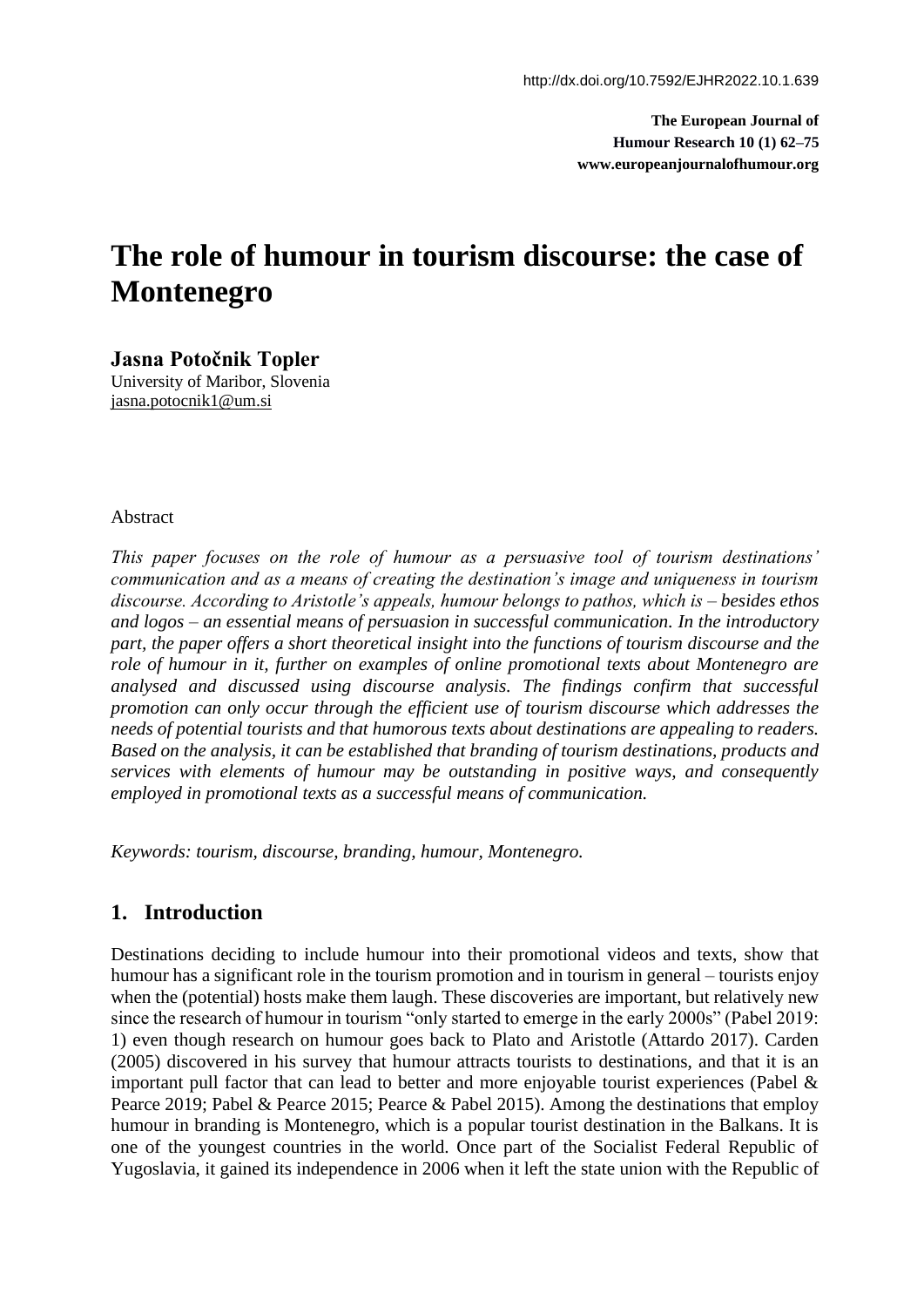Serbia (Dževerdanovic-Pejović 2018) and has since become one of the most popular tourism destinations in the south-eastern part of Europe. Montenegro uses tourism as its main development strategy – with the official slogan Wild Beauty. It humorously has a reputation of a country whose inhabitants are proverbially lazy. The decision to examine humour in website texts about Montenegro has been made because websites offer diverse promotional texts in English, the language which still holds the status of lingua franca in tourism operations. Besides detecting humour in the analysed texts, one of the goals of this research is to identify how the humour portrays the destination of Montenegro, and which lexical choices are made in the descriptions of this small, but very diverse tourism destination with around 600,000 inhabitants.

## **2. Humour and tourism discourse**

Humour addresses various topics (Alharthi 2014) and is traditionally related to well-being and health. This is what humour and vacationing have in common. Tourists, according to Pabel and Pearce (2019: 85), "are actively seeking simulated, fun-filled experiences to meet their expectations." Thus, employing humour is good for the success of the tourism business (Pabel & Pearce, 2018). Humour was significant already in the speeches of ancient Greece, but the first linguistic theories of humour were proposed as late as in the twentieth century by Raskin (1985), Attardo (1994) and Yus (1996). Especially the General Theory of Verbal Humor and the Semantic-Script Theory of Humour contributed significantly to the understanding of humour in the last two decades (Attardo 2020). Zhang and Pearce (2016: 259) explained humour as "everything that provokes laughter and provides amusement." Holmes (2000: 163) provides a more detailed definition and argues that humour includes "utterances which are identified by the analyst, on the basis of paralinguistic, prosodic and discoursal clues, as intended by the speaker(s) to be amusing and perceived to be amusing by at least some participants." As subclasses of semiotic humour, Attardo (2020) distinguishes linguistic (humour expressed through written or spoken language), visual, musical, television, cinema, theatre, video games, etc. humour. Besides laughter (Berger 1976) and amusement, jokes and fun are most commonly associated to humour (Pearce & Pabel 2013; Zhang & Pearce 2016). Jokes as "short (narrative)" texts "ending in a punch line" (Attardo 2020: 14) are especially popular in eliciting humour. But it has to be emphasized that studying humour is always context specific (Zhang & Pearce 2016). In tourism, for example, humour has the potential to reduce anxiety, increase social relations, build positive moods and give a distinctive identity to the tourism business (Szabo 2003; Zhang & Pearce 2016). Humour is closely associated to language, which is an important tool also in tourism. In the last two decades, the term tourism discourse has been established successfully (Calvi 2000; Jaworski & Pritchard 2005; Thurlow & Jaworski 2010), as a means of exploring "tourism reflexivity" (Urry 2002: 142) and the representation of the tourism world in various meaningful ways. Consequently, professionals in the fields of tourism have become more aware of the role of communication and discourse in tourism, especially in representations of destinations.

Positive representations of destinations are achieved by employing various linguistic devices and techniques, for example Dann's (1996: 101-134) tourism categories, to which he refers as three Rs (Romanticism, Regression, Rebirth), three Hs (Happiness, Hedonism, Heliocentrism), three Fs (Fun, Fantasy, Fairy Tales), and three Ss (Sea, Sex, Socialization). Dann (1996: 68) also discusses four sociolinguistic models for promotional texts in tourism, which are divided into the following four categories: a) The language of authentication (promotes the experience of the traveller as authentic, genuine, pure, opposing it to the banality of everyday life); b) The language of differentiation (highlights the contrast between holiday and normal life); c) The language of recreation (emphasises the recreational and hedonistic side of tourism);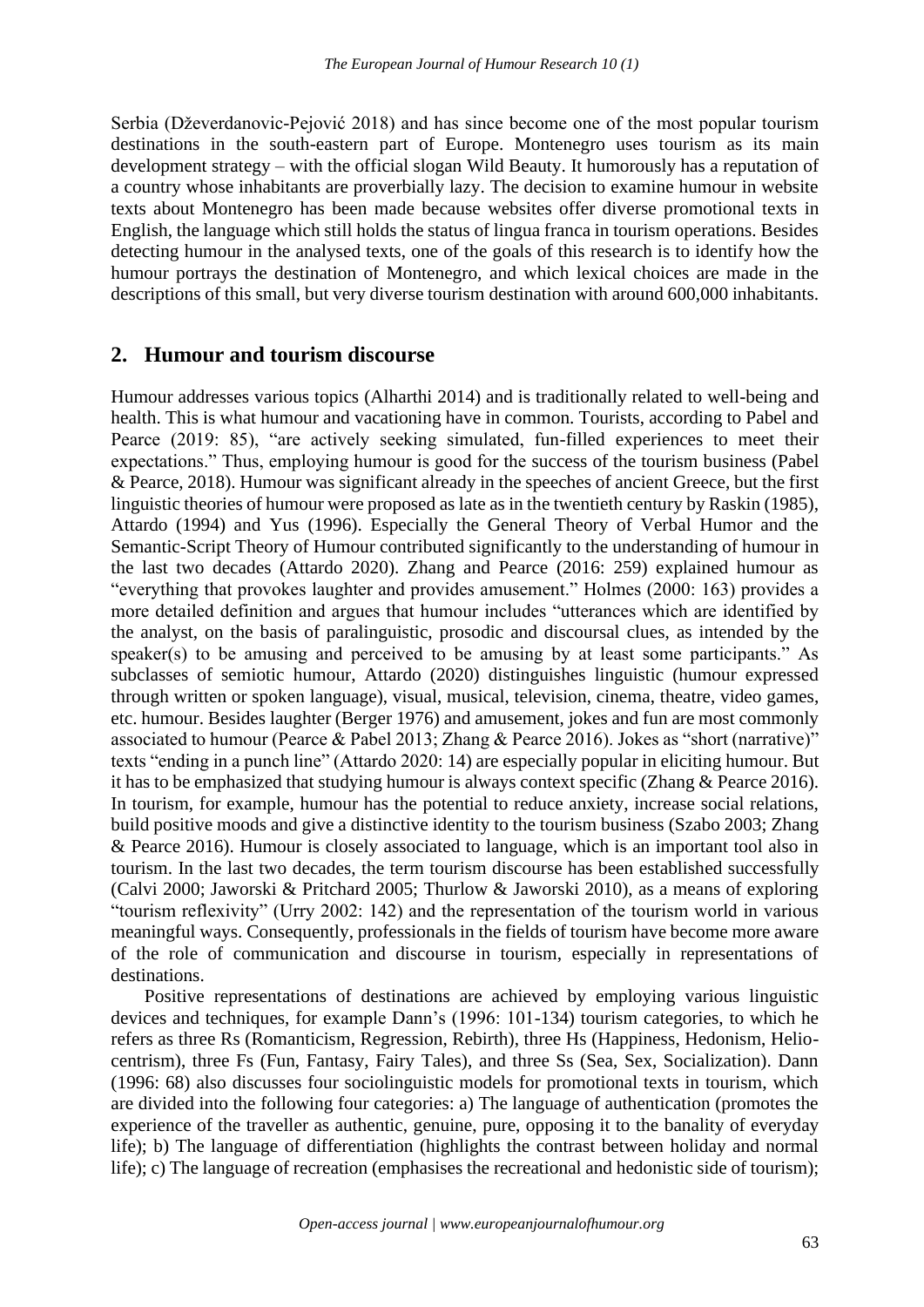and d) The language of appropriation (tries to adopt an attitude of control and domination of what is unknown).

The rhetoric of tourism in general "is full of the manifestation of the importance of authenticity of the relationship between the tourists and what they see: This is a typical native house; this is the very place that the leader fell; this is the actual pen used to sign the law; this is the original manuscript; this is the authentic Tlingit Fish Club; this is a real piece of the true Crowns of Thorns" (MacCannel 1989: 14). Jaworska (2017) analysed the language of tourism promotional discourse and confirmed that metaphorical expressions often used in promotional texts about destinations generate sensory fusions that appeal to multiple senses (Potočnik Topler 2018).

Another characteristic of tourism discourse is lexical density (Manca 2016), which directly influences the syntactic features of tourism promotional texts. In destination descriptions, where the usage of present tenses prevails (the present simple tense is the commonest), usually simple sentences are used interchangeably with complex sentences (coordinated, subordinated and among the latter relative clauses, conditionals, and concessive clauses). Destination descriptions represent promotional texts that are communicative and easy to understand. Their main functions are promotional, informative, and instructive (descriptive and directive text types).

Destination branding that happens through languages and imagery has become a widely used tool in tourism promotion (Nelson 2014: 41-42). Thus, language as the carrier of communication, connotations, and ideas, has a significant role in the tourism industry and in the branding of particular tourism destinations (Potočnik Topler 2018). This is also the case through narratives employing humour, for example, in the work of tour guides (Rashid et al. 2017). Language is, in fact, the most important tool for getting the messages across. Of course, the Internet and social media have a huge impact on tourism (Narangajavana et al. 2017: 60), and have become the everyday habit of communication (Luo & Zhong 2015) and search of information. The reason why marketing communication on the Internet has been chosen for the analysis of the tourism discourse about Montenegro is that for tourists, the Internet has actually become one of the most important sources of information. When referring to discourse, we mean "the spoken, signed or written language used by people to communicate and interact in natural settings" (Cumming et al. 2011: 8). Cumming et al. (2011) also pointed out that there is an increasing recognition and interest in the nature of context. As mentioned, besides special functions, the language of tourism has special features, including specific syntax, vocabulary, and grammar. It has its own discourse, which could be defined as "a group of statements which provide a language for talking about/…/ a particular topic at a particular historical moment" (Hall 1997: 44). The following empirical linguistic analysis, based on Halliday's (2004) discourse analysis, which involves the narrative analysis and the linguistic analysis of syntax, semantics, and pragmatics, will reveal how humour, more precisely ethnic humour, which is a special category (Koncewicz-Dziduch 2017), is incorporated into the tourism discourse.

## **3. Methodology**

This article employs narrative analysis on a sample of promotional texts collected in 2021 (a corpus of approximately 10,000 words) which was subjected to content and discourse analyses. The latter is, according to Attardo (2017a), one of the fields that contributed most importantly to the research of humour – along with the General Theory of Verbal Humour, which was also employed in the analysis. The paper is focused on promotional tourism discourse, more precisely, on tourism promotion texts about Montenegro. Promotion is, according to Arfin et al. (2012: 136), an essential source of information for the potential tourists, influencing them when choosing destinations to which they would like to travel. Since websites are significant in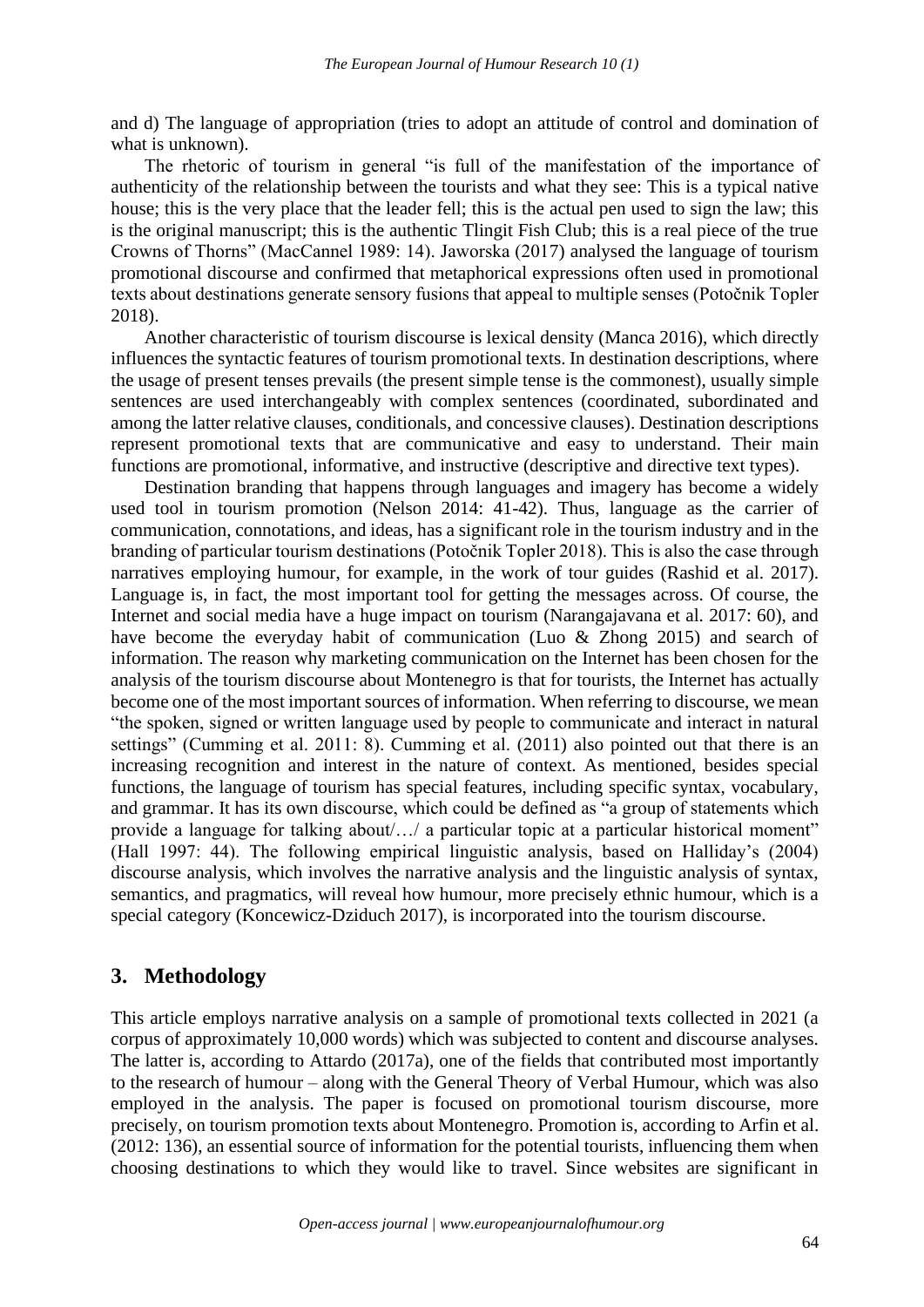communicating the destination brand to the potential tourists, the features of website promotional texts about Montenegro are analysed. To enhance understanding of the role of humour in tourism promotional texts, random purposeful keywords sampling (Sandelowski 2000; Tamul & Martínez-Carrillo 2018) was employed. In Google search, the keywords *montenegro*, *tourism*, *travel*, *humour*, and *joke* were typed, and among many search results, only texts that actually include some elements of humour from the following websites are retrieved: www.dw.com<sup>1</sup>, TheCultureTrip.com<sup>2</sup>, RickSteves.com<sup>3</sup> and LonelyPlanet.com<sup>4</sup>. They were chosen as offered search results in April and in June 2021 and as sources of tourist information.

It should be observed that critical discourse analysis comprises various methods and analyses (Van Dijk 1992; Wodak & Meyer 2009), and can be approached in different ways. Since the article is based on the functionalist view of the language, for the analysis of texts, Fasold's definition has been considered which states that "the study of discourse is the study of any aspect of language use" (Fasold 1990: 65).

Initially, the structure, content, and function of the chosen promotional texts about Montenegro were examined through narrative analysis (Bamberg 2012) and through content analysis, which is a method used frequently in tourism studies (Botterill & Platenkamp 2012). It consists of a bundle of techniques for systematic text analysis (Mayring 2000). The analysis began with an examination of the general information about Montenegro, identifying the situation of text-production, socio-cultural background, the text itself, and the effect of the text. Further on in the research, the linguistic analysis was undertaken, exploring repeating discursive patterns, lexical choices, and phraseology.

## **4. Text analysis and findings**

The internet is probably the richest source of available data for linguistic research, offering research materials that are original, authentic, up-to-date and topical. When it comes to promotional texts, "informing," "persuading" and "reminding" are their main objectives (Holloway 2004: 265). Kannan and Tyagi (2013: 3) argue that promotional texts, among others, are "aimed at promoting and selling not only tangible and physical goods, but also ideas and services." Consequently, in promotional texts, the AIDA model (AIDA stands for Attention, Interest, Desire, Action) is used commonly (Gabriel et al. 2006: 505), and it is also very common in the tourism promotional discourse – in texts promoting destinations, services and attractions, because it is fundamental that promotional materials in tourism meet the traditional and new, modern, contemporary requirements of the advertising discourse (Potočnik Topler 2018). The following examples show that humour plays a significant part in promotional texts and also in creating, maintaining and further developing the image of Montenegro as a destination. Since humour can be a very subjective matter, the following criteria, which are in accordance with the General Theory of Verbal Humour (Attardo & Raskin 1991) and make it possible to detect whether a text is humorous, are observed: 1 script opposition (opposition of semantic frameworks or scripts when it comes to interpreting a humour utterance generates a number of incongruities that the listener has to resolve in his final interpretation); 2 the logical mechanism (describes the resolution of the incongruity in the script opposition, this knowledge source is not always available); 3 the situation (the context which evokes humorous situation); 4 the target (the person or audience the humour is addressed to); 5 the narrative strategies (the genre being

<sup>&</sup>lt;sup>1</sup> <https://www.dw.com/en/in-the-land-of-mountains-a-road-trip-in-montenegro/a-49481771/>

<sup>&</sup>lt;sup>2</sup> <https://theculturetrip.com/europe/montenegro/articles/9-things-you-should-know-about-montenegros-culture/>

<sup>&</sup>lt;sup>3</sup> <https://www.ricksteves.com/watch-read-listen/read/tms/cetinje-the-end-of-the-road>

<sup>4</sup> <https://www.lonelyplanet.com/montenegro>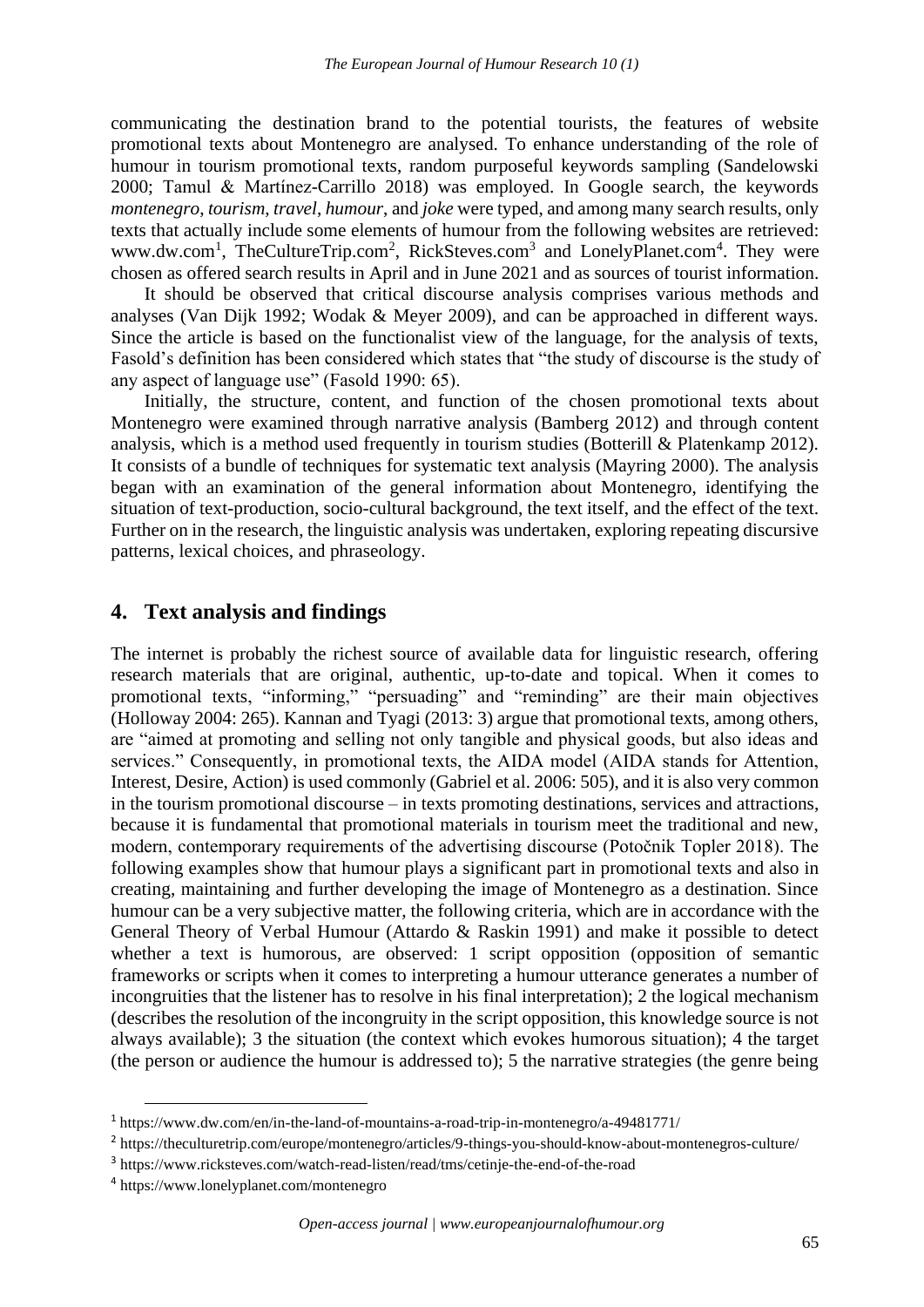used to express humour, for example a joke); and, 6 the language (words, linguistic figures, tone, etc.). Despite the indisputable fact that the General Theory of Verbal Humour and the Semantic-Script Theory of Humour have been recognized as the two most influential and significant linguistic humour theories of the last twenty years (Attardo 2020) utilized to understand verbal humour in various types of texts, in this article a broad approach encompassing pragmatics and discourse analysis has been used. The so-called broad approach is also supported by Attardo (2020) in his latest book on the linguistics of humour in which he uses pragmatics, conversation and discourse analysis, ethnomethodology, interactionist and variationist sociolinguistics (besides the General Theory of Verbal Humour).

Humour of the Montenegrins and about them was not experienced only in the texts, but also during a recent visit. When entering the country at the border crossing with Croatia called *Debeli Brijeg* (in English Fat Hill) in 2019, even the official at the customs' booth office, a place where humour is not generally expected, greeted the passengers with a joke saying that if a desire to work appears while in Montenegro, they should refrain from it for a while and the desire should pass. Related to this reputation of laziness are also postcards sold in Montenegro presenting the 10 Montenegrin Commandments, which are the following: 1 Man is born tired and the purpose of his living is to rest. (*Čovjek se rodi umoran i živi da bi se odmarao*.); 2 Thou shalt love thy bed as thyself. (*Ljubi krevet svoj ka' samog sebe*.); 3 Thou shalt rest by day so thou canst sleep by night. (*Odmaraj se danju da noću možeš spavat*.); 4 Thou shalt not work lest the work killeth thee. (*Ne radi jer rad ubija*.); 5 If thou findest someone doing nothing thou shalt join him. (*Ako vidiš nekoga da se odmara, pomozi mu.*); 6 Thou shalt work less than needed and thou shalt pass on the work to another man. (*Radi manje no što možeš, a ono što možeš prebaci na drugoga*.); 7 Salvation is in the cool shade, no man has perished of exhaustion by taking rest. (*U ladu je spas, od odmaranja niko nije crka.*); 8 Work bringeth sickness, thou shalt keep away from it lest thou perish young. (*Rad donosi bolest, ne umri mlad*.); 9 If by chance thou desirest to work, refrain thyself from it for a while and thy desire shall pass away. (*Ako slučajno poželiš radit, pričakaj malo, proći će.*); 10 Whenever thou findet someone eating and drinking thou shalt join him, whenever thou findest someone working thou shalt withdraw thyself lest thou become a meddler. (*Kad vidiš da neko jede i pije pridruži mu se, kad vidiš đe neko radi, maknes da ne smetaš*). In light of the General Theory of Verbal Humour, it could be argued that the Script Opposition is *work/rest, tired/rested, lazy/hardworking*. What catches the attention of the reader, is the Narrative Strategy – short commandments in the form of witty one liners. In the original text, these one liners are written in a local dialect, while in translation archaic English is used.

Since humour is obviously an essential part of creating the image of Montenegro and the Montenegrins do not mind laughing at themselves, this research is interested in the specific tools and lexical choices in tourism discourse about Montenegro. The latter are viewed as essential in the construction of the tourism discourse, which is significant in creating and branding of tourism destinations.

Montenegrins' joking about themselves makes Montenegro a destination that is different from other destinations and this is unique in this respect. It seems that they are aware that "using the same language and looking the same as the 'other' can cause a loss of a sense of place and result in a withdrawal from certain experiences" (Vučetić 2004).

It seems that spreading the stereotypes about laziness of the natives of Montenegro, is quite typical of tourism discourse about this Balkan destination. On the Internet, several examples could be found. The following is from *The Lonely Planet* online guide:

(1) The enduring stereotype of Montenegrins is that they are lazy, an accusation that they themselves sometimes revel in. Certainly the cafes and bars are always full, but perhaps no more so than in the neighbouring countries. As a popular local joke goes, 'Man is born tired and lives to rest.' This accusation of indolence probably derived from the era when occupations other than fighting and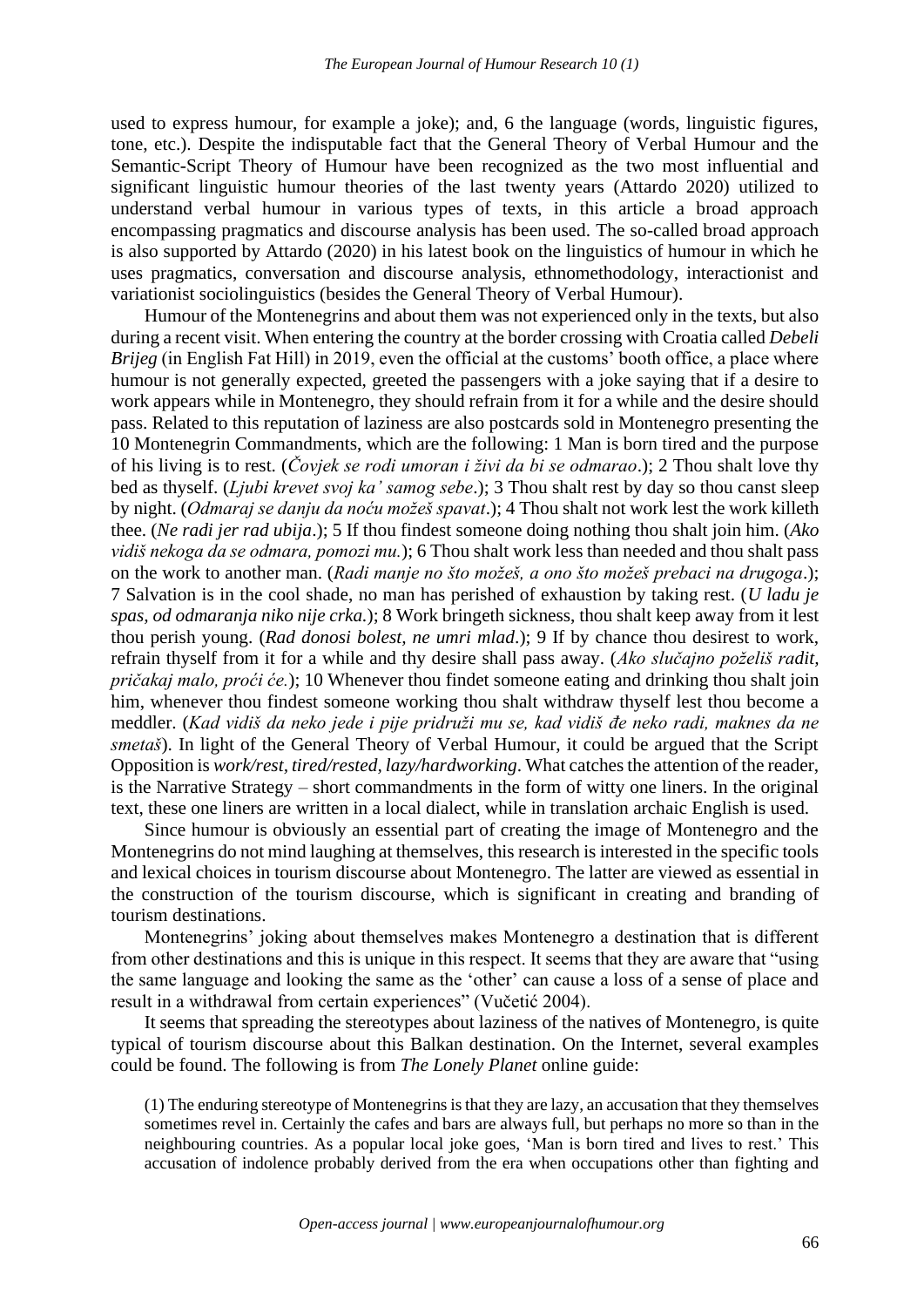raiding the neighbouring Turks were seen to be beneath a man's dignity. It's certainly not true of Montenegrin women, to whom all the actual heavy labour fell.

(https://www.lonelyplanet.com/montenegro/background/other-features/d44687fe-5afa-41f2-8bc2 d18828809f53/a/nar/d44687fe-5afa-41f2-8bc2-d18828809f53/360151)

The text implies that the Montenegrins are lazy as opposed to tourists who are hardworking and visit Montenegro for their deserved holidays. This stereotype is supported by claiming that in Montenegro cafes and bars are always full. The argument about full bars is downplayed in the next sentence by adding "but perhaps no more than in the neighbouring countries." Immediately after that laziness is emphasised again by using the phrase "Man is born tired and lives to rest," which is labelled a joke in the text despite the fact that it is a one liner. Immediately after that, laziness of Montenegrins is downplayed again by offering a probable explanation for this which lies in history "when occupations other than fighting and raiding the neighbouring Turks were seen to be beneath a man's dignity." The last sentence, in fact, argues that only men are lazy since it says "It's certainly not true of Montenegrin women, to whom all the actual heavy labour fell." As the analysis shows, the text in example (1) employs a laziness stereotype and a funny line (a variation of the first Montenegrin Commandment) "Man is born tired and lives to rest" or a joke as this line is called in the text, but the perception of humour of the entire text in example (1) is probably also culturally and geographically dependent. Namely, despite the fact that humour is a universal phenomenon, it is also geographically (Ridanpää 2014) and culturally conditioned (Jiang et al. 2019).

Jaworska (2016: 83) argues that often, research concerned with representations of destinations in tourism discourse points to the prevalence of stereotypical images. Example (1) fits well into this category.

Also in example (2) Montenegrins' laziness is humorously emphasized – with the goal to point out that Montenegro is really an ideal holiday destination:

(2) Laziness in Montenegro is indeed so famous that the country now holds its own World Championships. Every year since 2012, the village of Brezna has [held a competition](http://www.telegraf.rs/english/2895693-ivana-from-belgrade-has-set-a-record-in-laziness-competition-in-montenegro-she-couldnt-go-to-the-bathroom-she-was-lying-for-395-hours-photo) to find the laziest person in the country. The rules? You simply have to lie down, and the last person to get up is the winner. The current record stands at a whopping 37 hours, so you best get working on doing nothing if you plan on competing this year.

[\(https://theculturetrip.com/europe/montenegro/articles/9-things-you-should-know-about](https://theculturetrip.com/europe/montenegro/articles/9-things-you-should-know-about-montenegros-culture/)[montenegros-culture/\)](https://theculturetrip.com/europe/montenegro/articles/9-things-you-should-know-about-montenegros-culture/)

A General Theory of Verbal Humour analysis of example (2), which mentions the World Championship in laziness in Brezna, could look like this:

Script Opposition: Montenegrins/others, lazy/hardworking Logical Mechanism: lie down, doing nothing Situation: championship Target: Montenegrins Narrative Strategy: storytelling Language: oppositions (lie down vs. get up, get working on doing nothing)

Example (3) is a travelogue (another type of tourism promotional discourse) mentioning a local tourist worker and his joke:

(3) "We have a joke that goes like this: If Montenegro could be flattened, it would be the biggest country in the world," says Andri Stanović as he looks out of the car window into the barren mountain landscape. Montenegro – the country of the black mountains – is in fact almost completely covered by mountains. They drop steeply to the Adriatic coast in the south and tower up to high peaks in the north. Stanović's work for the National Tourism Organization of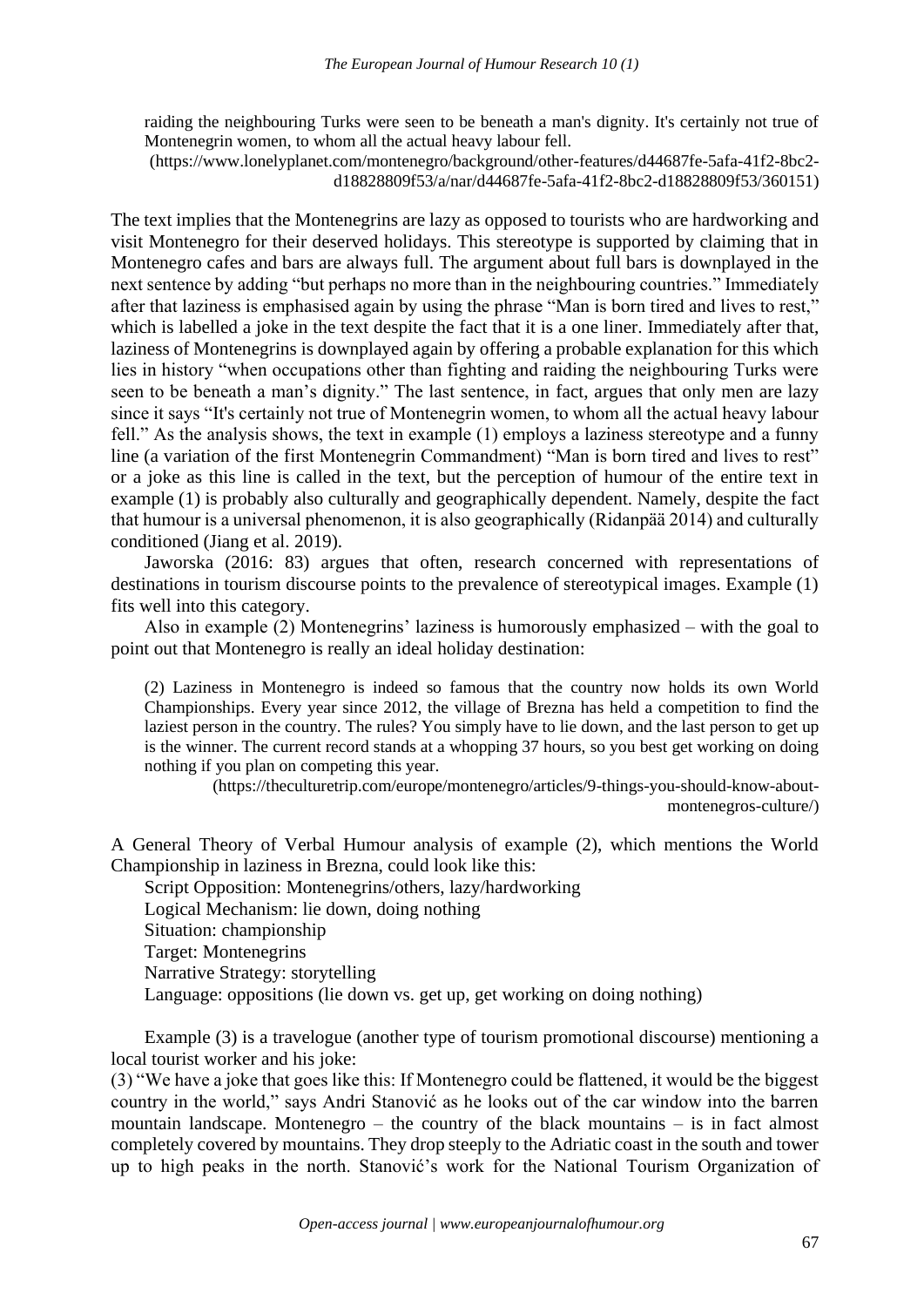Montenegro is to make its country better known as a holiday destination, and beside the heavily frequented tourist beaches on the Mediterranean Sea and the famous Bay of Kotor, to make the wild mountain world accessible to visitors as well [\(https://www.dw.com/en/in-the-land-of](https://www.dw.com/en/in-the-land-of-mountains-a-road-trip-in-montenegro/a-49481771/)[mountains-a-road-trip-in-montenegro/a-49481771/\)](https://www.dw.com/en/in-the-land-of-mountains-a-road-trip-in-montenegro/a-49481771/).

As it is seen in example (3), a travelogue uses a joke as means of grabbing readers' attention. If a General Theory of Verbal Humour is applied to this example, an analysis could look like this:

Script Opposition: small/big Logical Mechanism: to flatten the country Situation: a road trip to Montenegro Target: Montenegro Narrative Strategy: storytelling, a summary of a dialogue with a local tourist worker Language: a joke, no end punchline

Also example (4) is an excerpt of a travelogue. The latter presents a whole day journey by train from Belgrade in Serbia to Bar in Montenegro. This railway is outstanding because it has 254 tunnels, 435 bridges, and dates back to the 1970s. At first sight, the text does not include any elements of humour, but to those acquainted with the public transport hygiene and some issues with hygiene in public places in Montenegro, the last phrase in the paragraph below "and more sterile," is humorous.

(4) Before I went to sleep that night, I remembered my taxi driver: 'But it makes no sense to take the train.' Lying in bed, I could hear the sea washing onto the shore outside my rented apartment's window. If I ever saw him again, I would make sure to tell the cabbie he was right: a flight would have been much faster and easier, and more sterile.

(https://www.lonelyplanet.com/articles/belgrade-bar-railway-the-ultimate-balkans-train-trip)

Employing the General Theory of Verbal Humour an analysis could be as follows. Script Opposition: clean, sterile/dirty; fast/slow Logical Mechanism: choose a different means of transport Situation: a train trip to Montenegro Target: Montenegro Narrative Strategy: storytelling Language: comparison of adjectives

Additionally, example (4) shows that when some background information is explained, the past tense is adopted. As far as the voice of destination promotional texts is concerned, the analysis shows that the active voice is used much more often than the passive. By using the active voice, those promotional texts are more communicative, also more subjective and, consequently, more convincing.

Example (5) is another one that employs a joke, although some would probably question the definition of joke in the following excerpt:

(5) Montenegrins have a very close connection with the art that their people have produced. There is an old joke that when the Ottoman Army approached Cetinje, the locals made sure to remove all the art before coming together as an army to repel the approach. That might be a bit of an overstatement, but this little nation is fiercely protective and intensely proud of the visual art it has created.

(https://theculturetrip.com/europe/montenegro/articles/9-things-you-should-know-aboutmontenegros-culture/)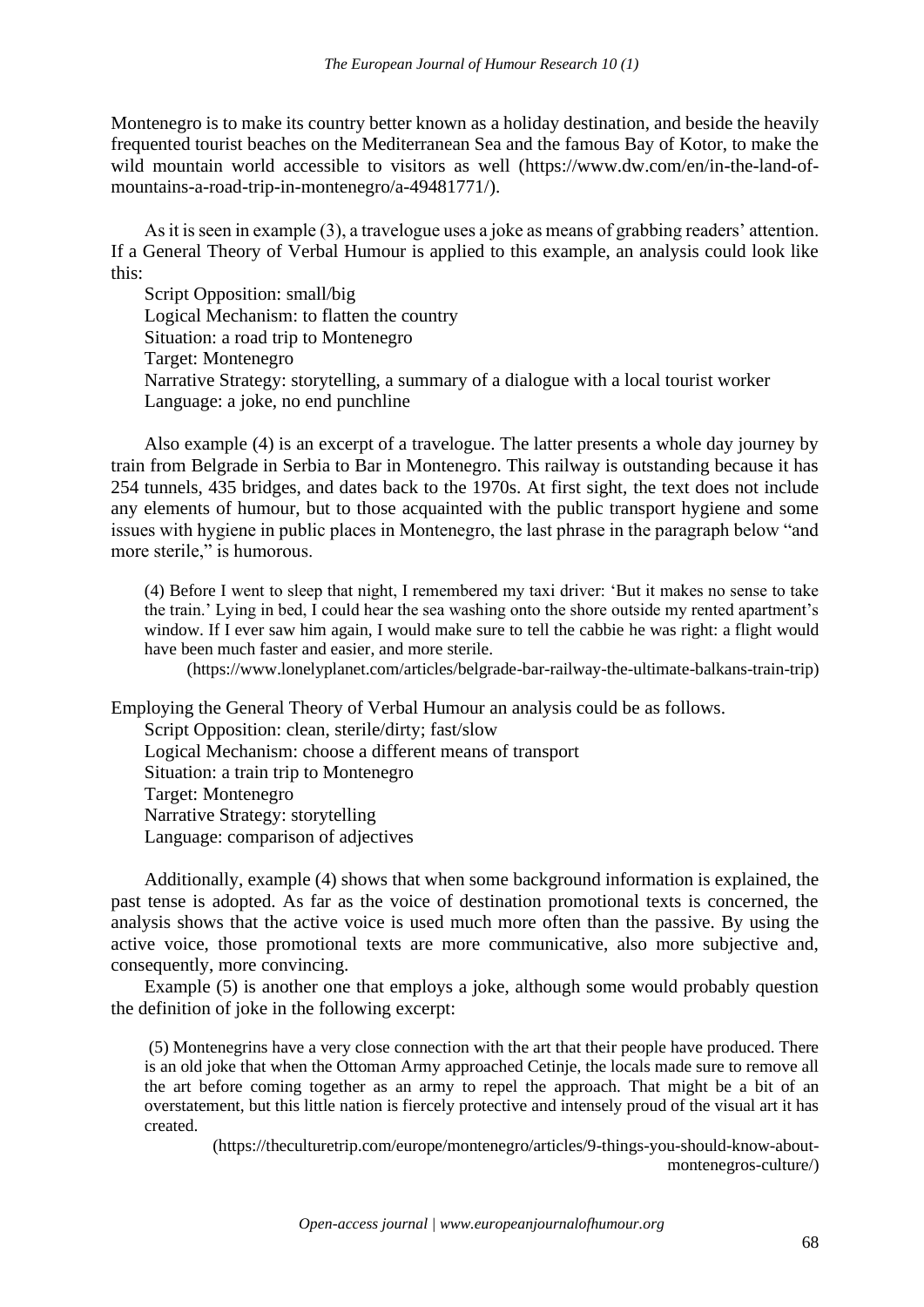The joke "that when the Ottoman Army approached Cetinje, the locals made sure to remove all the art before coming together as an army to repel the approach" is used as a tool for attracting a reader's attention. It is also a means of introducing something positive. Pabel and Pearce (2018) suggest that using humour in tourism, for example in tour guiding and representations of attractions facilitates memorable and positive tourist experiences and is valuable for the overall success of tourism businesses. As the following examples (6) and (7) show, humour is a significant tool of persuasion (or means of persuasion according to Aristotle) also in destination descriptions available on various promotional websites:

(6) By European standards, Montenegro is about as poor as it gets. They don't even have their own currency. With just 600,000 people, they decided, heck, let's just use euros. And since it's such a tiny place, the official Eurozone countries are willing to look the other way.

(https://www.ricksteves.com/watch-read-listen/read/tms/cetinje-the-end-of-the-road)

(7) This is a brutal country – and it's impoverished. Every hundred yards or so, the local towing company has spray-painted its phone number, "*Auto Slep* 067-838-555," on a rock. You get the feeling they are in the bushes, praying for a mishap. Desolate farmhouses claim to sell smoked ham, mountain cheese, and *medovina* (honey brandy) — but I don't see a soul. Up here, the Cyrillic alphabet survives better than on the coast.

[\(https://www.ricksteves.com/watch-read-listen/read/tms/cetinje-the-end-of-the-road\)](https://www.ricksteves.com/watch-read-listen/read/tms/cetinje-the-end-of-the-road)

A General Theory of Verbal Humour analysis of example (6) could be as follows:

Script Opposition: rich/poor; following the rules/improvisation

Logical Mechanism: exaggeration

Situation: monetary circumstances

Target: Montenegro

Narrative Strategy: storytelling

Language: simile (as poor as it gets), gradation (poor  $\mathbb{R}$ they don't even have their own currency), phrase "look the other way"

Example (7) vividly describes the situation besides the winding roads of Montenegro (spray painted phone numbers on rocks, the feeling that someone is waiting in the bushes, praying for a mishap). If the General Theory of Verbal Humour is applied to this short excerpt, an analysis could be as follows:

Script Opposition: rich/poor Logical Mechanism: exaggeration Situation: monetary circumstances Target: Montenegro Narrative Strategy: storytelling

Language: languaging (*Auto Slep*, *medovina*), gradation (hiding, praying for a mishap), metaphor (I don't see a soul.)

As can be concluded from the analysis of examples (6) and (7), joking about being poor or without money is another means of eliciting humour and attracting tourists to a destination. It is well known that some tourists prefer less expensive destinations with a lower GDP so that they spend less during their vacations.

Communication is very important for developing successful relationships – practically in all areas of our lives, not only in the sense of promotion, but also in the sense of general knowledge, safety, development, etc. Arfin et al. (2012) have come to similar conclusions. When speaking of tourism discourse, according to Arfin et al. (2012: 136), tourism promotion is an essential source of information for the potential tourists, and it influences people when deciding on the destination they would like to travel to. Consequently, the association between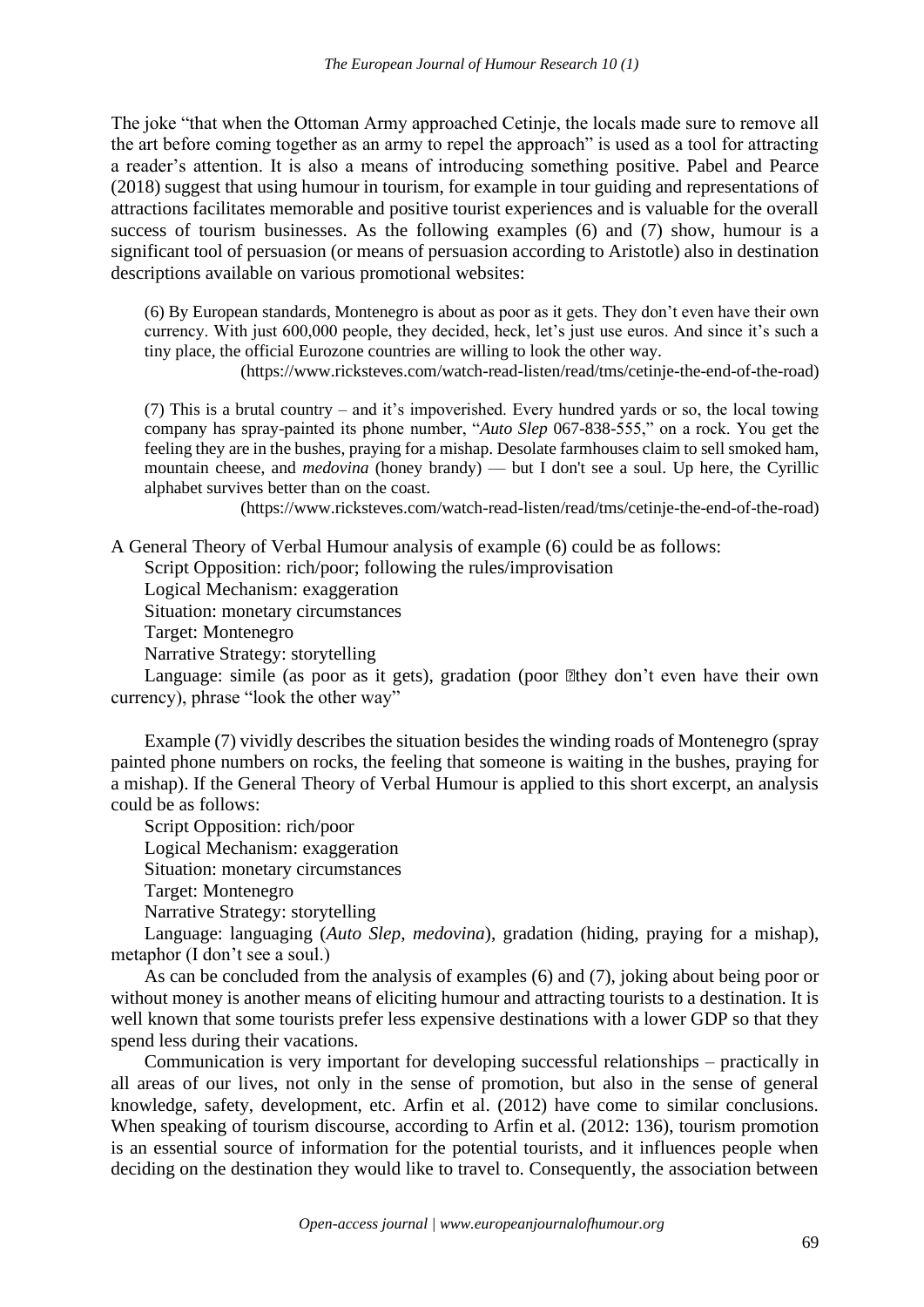persuasiveness and attractiveness in tourism promotion are used in different types of media, "where the language is utilized to enhance the elements of persuasiveness and attractiveness" (Arfin et al. 2012: 137). The media in this respect – and websites specialized for tourism, have a significant influence. Ge (2019) points out that not only relevant, but also "entertaining" (2019: 6) information is important, and humour fits well into the entertaining category. See example (8):

(8) It's nigh on impossible to come across a travel section without someone trumpeting Montenegro as the new 'it' destination. And though the country is rightfully revelling in the spotlight, the people remain as they've always been: candid, convivial and charming. Unlike in many other emerging destinations, hassling and scamming visitors isn't big on Montenegrins' agenda; for the most part, you're more likely to encounter a spontaneous bear hug than a bothersome tout. Whether you're chasing highland hospitality or coastal comradery, expect gregarious greetings, the shirt off your host's back and the addition of at least 5kg; these folks love to feed.

[\(https://www.lonelyplanet.com/montenegro\)](https://www.lonelyplanet.com/montenegro)

At first sight, the text in example (8) does not include any elements of humour, but to those acquainted with the traffic in Montenegro, the verb "trumpeting" brings smile on their faces. Namely, the locals trumpet a lot on the roads and at the crossroads (for saying hello on the one hand and for expressing annoyance on the other) and trumpeting is something tourists need to get used to.

Above examples clearly show that nominal phrases are the carriers of the meaning and information and that complex nominal phrases are premodified by adjectives, such as popular, enduring, old, etc. In the destination descriptions the so called adjectivization is employed, which is crucial in the creation of the destination image. It needs to be emphasized that the quality of tourism promotion texts is very important as these texts act primarily as initial sources of information for potential tourists and as motivations for travel (Francesconi 2014: 24). Creating and developing the image of a destination through positive communication and positive tourism discourse is vital for a destination, for the country, for a local environment and for the whole region, for the host and the tourist. And this is exactly where humour has a significant role.

## **4.1. Lexical and textual features of promotional texts**

Promotional texts describing tourism destinations feature special style and register. Many of them employ evaluative and emotive devise. Cappelli (2006: 295) points out that such texts "deal with traveller's expectations," and that they often feature evaluative and subjective expressions. Because some tourists like to squeeze many activities into a short period of time or even in one day, enumerating the activities that can be carried out in a single day has become a sort of a pattern of promotional tourism discourse.

According to Dann (1996), the lexical choices of every text are fundamental. By using the words magic, ideal, magnificent and other adjectives, texts trigger the associations to the fantasy world, fairy tales or create some other framework that tourists desire, indicating that, at a certain destination, wishes and fairy tales can come true. Consequently, the destination becomes more attractive and desirable to the potential tourist.

By using carefully selected adjectives (keywords), the destination can be represented as magical, beautiful, entertaining, lyrical, romantic, adventurous, fun, wild, unspoiled, exotic, etc. Depending on what the author of the text tries to emphasise, various registers may be employed (register of nostalgia, register of health, register of food and drink, eco-tourism, etc.). Cohen (1985) described the vocabulary technique of employing "dramaturgic effects" the "keying" (Cappelli 2006: 331). By using keywords efficiently (adjectives, adjective-noun collocations,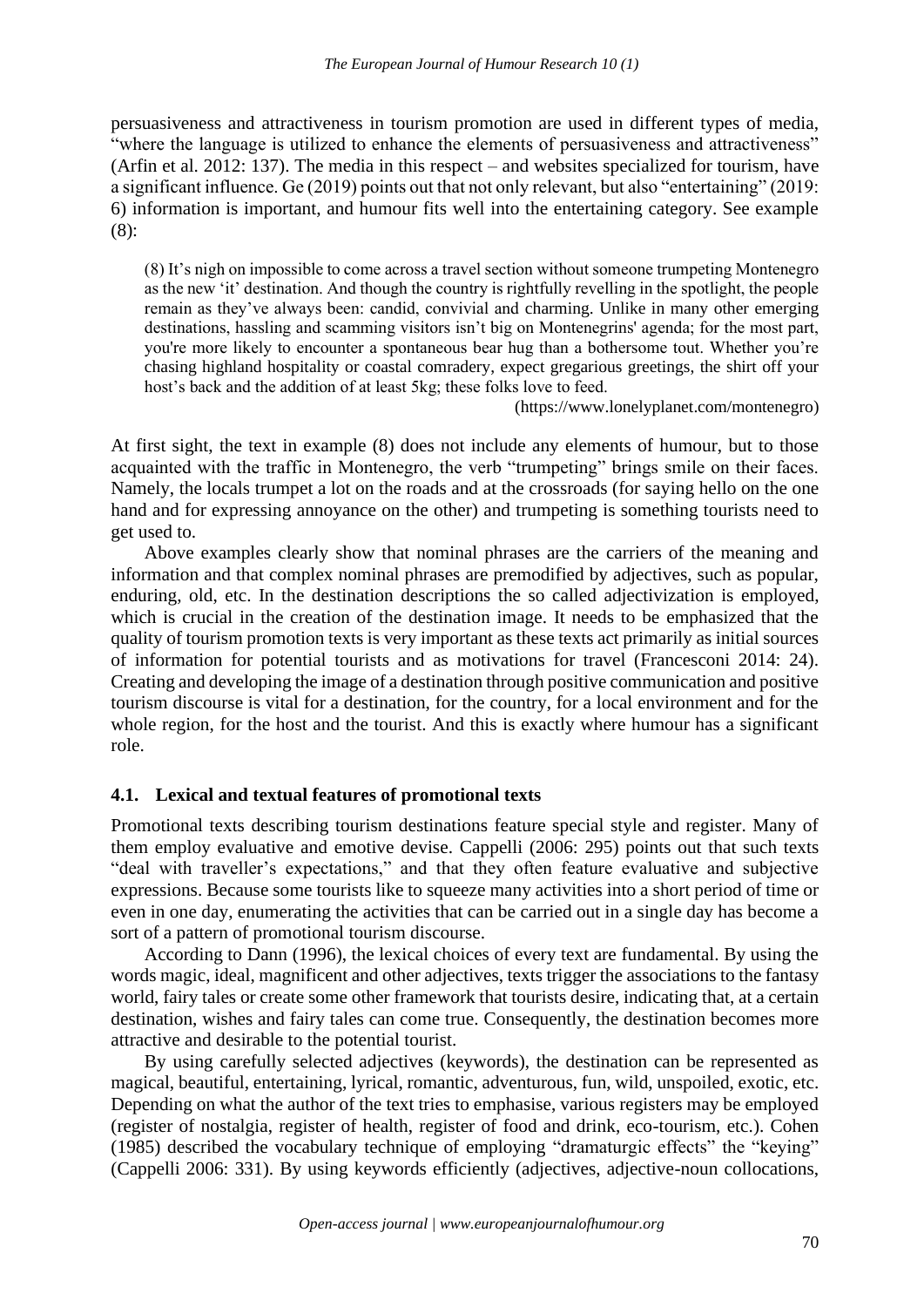verbs, etc.) that are appealing to tourists, readers really become tourists, as Cappelli (2006) pointed out in her book "Sun, Sea, Sex and the Unspoilt Countryside: How the English Language Makes Tourists Out of Readers." Tourism promotion texts employ certain phrases, collocations, and patterns, which have turned into tourism clichés because they are used very often.

Blažević and Stojić (2006: 60) argue that in tourism promotion texts "[k]ey words refer not only to the attributes of the destination but also to the requirements of the potential tourist." Also, similes (comparing two things by using like or as) and comparisons are an outstanding feature of tourism promotional texts. Furthermore, the use of superlatives, amplifications, and hyperboles (exaggerations), enumerations and repetitions are common. These figures of speech and stylistic devices make promotional texts more interesting, vivid, poetic, romantic, and they also function as the mechanisms for keeping the attention of the reader. Besides the entertaining function also jokes are employed for attracting the readers or keeping their attention. While other elements of humour have predominantly the entertaining function (building up a positive atmosphere, positive relationship, etc.).

Another significant and outstanding characteristic of tourism destination descriptions is languaging – *Auto Slep* and *medovina* in example (7), which is related to acquiring a linguistic sense of a destination and positioning oneself within the repertory of customary practices of a local culture (Cappelli 2013). Employing the languaging technique and using foreign words in a tourism promotional text provides the sense of the local to the reader – probably with an additional goal to impress the reader as well. When pronounced, especially if the pronunciation is not correct, it can elicit humour. This supports Dann's (1996: 184) view of languaging, which he also describes as "the impressive use of foreign words." Thus, languaging contributes to authenticity of destinations presented in promotional texts, and according to Cappelli (2013), reduces the cultural distance between two cultures.

## **5. Discussion**

Usually, tourism promotional texts are carefully structured and informative within limited space. They display, as is seen in the cases of Montenegro descriptions, a selection of lexical, structural and grammatical choices and persuasion techniques that are rarely neutral, but always trying to attract, persuade, influence, and seduce the potential tourist to become an actual tourist arriving to the destination. By focusing on positive characteristics of destinations and by employing jokes and humour, the analysed texts directly impact the promotion of Montenegro. It should be emphasized, however, that humour is always the result of various interacting elements and that also communication acts receive their value only in their relation to the market.

As it was decided to conduct the research based on a small number of website promotional texts describing Montenegro, it needs to be pointed out that only texts from four online sources have been analysed, and this presents the limitations of this analysis. But despite the limitations, the study provides us with classic examples of promotional tourism discourse and the usage of humour in them. Mainly, these promotional texts are dense, focused on specific tourism registers, full of modified nouns, adjectives, superlatives and expressions of extreme, supported by adverbial, participial, and verbal imagery. All lexical items in the analysed descriptions of Montenegro have the objective to be appealing to tourists and are chosen carefully. Tourism promotional texts about Montenegro employ humour as a rhetorical strategy, and at the same time also allude to idleness, relaxation, romanticism, happiness, fairy tales, etc. In the analysed descriptions, the majority of Dann's (1996: 101-134) tourism categories (see section 2) are used. This specific mood of tourism promotional texts is created by using metaphorical, poetic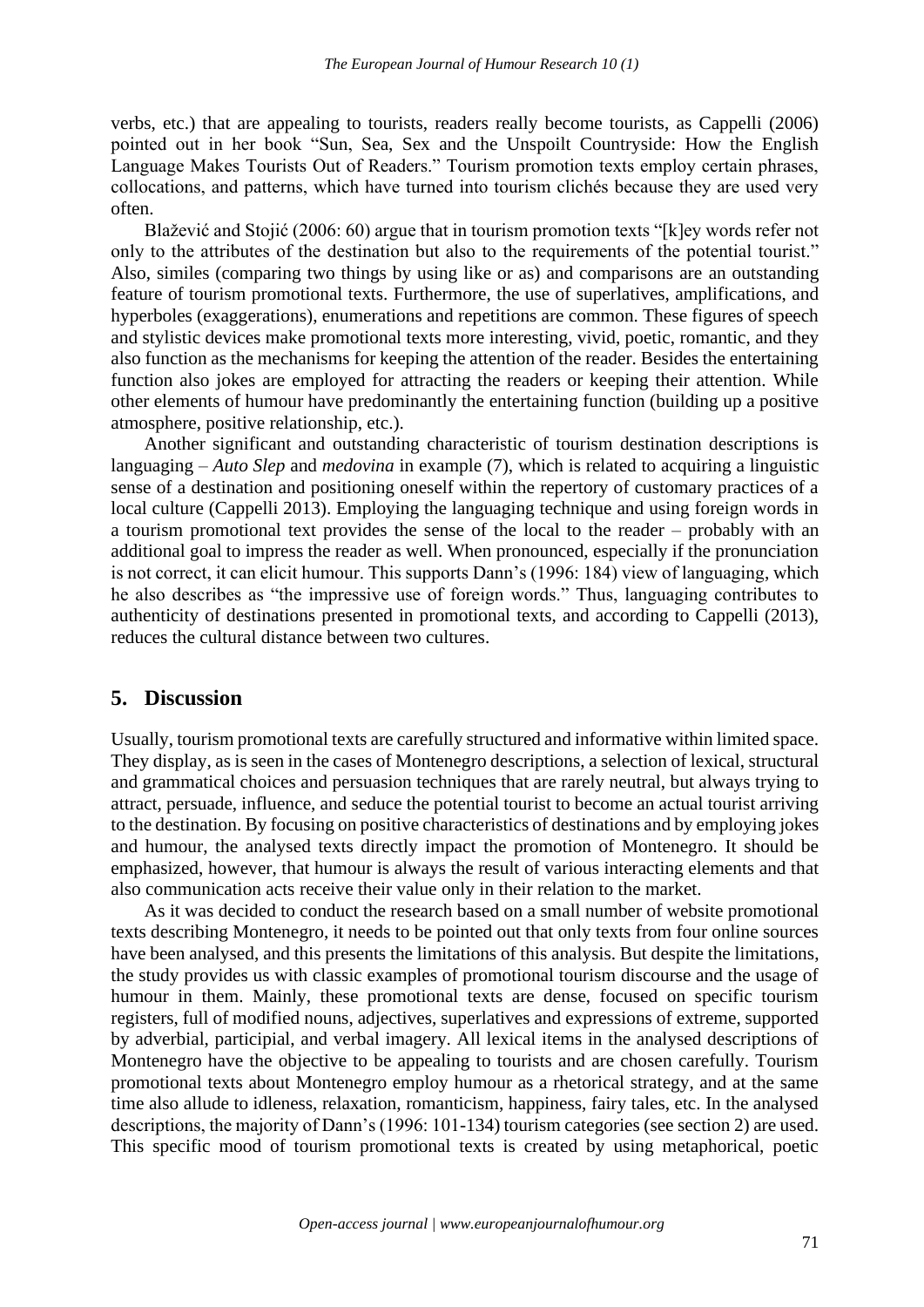language and by employing strategies and words that are carefully chosen. Elements of humour may fit well into each category.

## **6. Conclusion**

Efficient promotion can only occur through the efficient use of tourism discourse which addresses the needs of potential tourists who become actual tourists if they are attracted to the destination and persuaded by its attributes through the usage of the right techniques, strategies and combinations of linguistic choices. Tourists bring money to destinations, destinations develop, and developed destinations attract not only tourists but also businesses. Therefore, it is significant that the marketing managers in tourism, especially in the area of tourism promotion and branding, are capable of utilising language as a significant tool in the tourism industry – as a means for earning money, making profits, and as a means of promoting the overall long-term sustainable destination development.

Tourists that are aware of the possible influences of a certain discourse can choose rewarding tourism experiences from many offers in the market, and at the same time act as responsible tourists. This analysis, therefore, supports the assumption that linguistic choices play a significant role in the processes of creating the image of the destination, its branding and promotion. One of the objectives of promotional texts is, therefore, to put the reader and potential tourist into the right positive mood. This is where employing humour for achieving well-being, and a positive mood, etc., is significant. As it is seen from the analysed examples, Montenegrins like joking about themselves and emphasizing laziness as a part of their national character. Employing humour in such manners is probably very safe although Wiseman (2007) established that different nationalities respond differently to jokes. Even though only a small sample of promotional texts from four sources was analysed, which presents the limitations of the research, it was confirmed that linguistic patterns and the choice of lexical items in promotional descriptions of Montenegro play a fundamental role in tourism and display the usage of humour as a rhetorical strategy that has mainly the functions of attracting attention and entertaining. Along with these characteristics, the analysed promotional texts are very dynamic and communicative, but at the same time subordinated to various linguistic patterns and lexical choices, typical of tourism discourse.

#### **References**

Alharthi, A. (2014). 'Humour and culture'. *International Journal of Humanities and Cultural Studies* 1 (3), pp. 1-13.

Arfin, M. B. S., Ibrahim, N. A. B. & Hassan, H. (2012). 'Language for tourism: A review of literature', *The 8th International Language for Specific Purposes (LSP) Seminar – Aligning Theoretical Knowledge with Professional Practice, Procedia - Social and Behavioral Sciences,* pp. 136-143. Retrieved April 8, 2021 from [http://ac.els](http://ac.els-cdn.com/S1877042812052408/1-s2.0-S1877042812052408-main.pdf?_tid=c3d1e9f4-96cf-11e7-bf7c-00000aab0f02&acdnat=1505120654_91b1d492f57b9f1ed826b0f8cf7270fe)[cdn.com/S1877042812052408/1-s2.0-S1877042812052408-main.pdf?\\_tid=c3d1e9f4-](http://ac.els-cdn.com/S1877042812052408/1-s2.0-S1877042812052408-main.pdf?_tid=c3d1e9f4-96cf-11e7-bf7c-00000aab0f02&acdnat=1505120654_91b1d492f57b9f1ed826b0f8cf7270fe) [96cf-11e7-bf7c-](http://ac.els-cdn.com/S1877042812052408/1-s2.0-S1877042812052408-main.pdf?_tid=c3d1e9f4-96cf-11e7-bf7c-00000aab0f02&acdnat=1505120654_91b1d492f57b9f1ed826b0f8cf7270fe)

[00000aab0f02&acdnat=1505120654\\_91b1d492f57b9f1ed826b0f8cf7270fe.](http://ac.els-cdn.com/S1877042812052408/1-s2.0-S1877042812052408-main.pdf?_tid=c3d1e9f4-96cf-11e7-bf7c-00000aab0f02&acdnat=1505120654_91b1d492f57b9f1ed826b0f8cf7270fe)

Attardo, S. & Raskin, V. (1991). 'Script theory revis(it)ed: Joke similarity and joke representation model'. *Humor: International Journal of Humor Research* 4, pp. 293-347.

Attardo, S. (1994). *Linguistic Theories of Humor*. Berlin/New York: Mouton de Gruyter.

Attardo, S. (2017). *Handbook of Language and Humor*. New York: Routledge.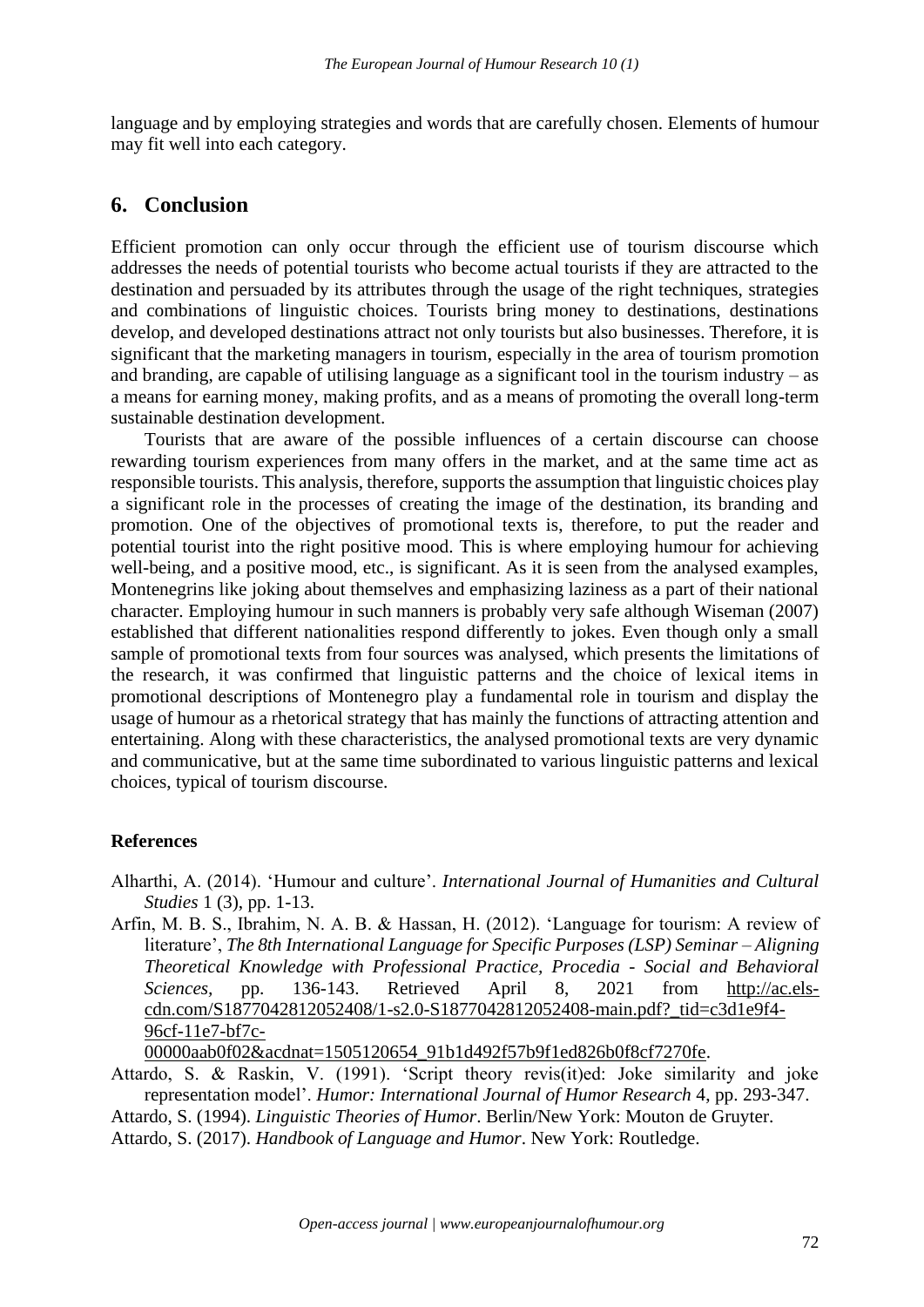- Attardo, S. (2017a). 'Humour in language', in *Oxford Research Encyclopedia, Linguistics*  (oxfordre.com/linguistics). Oxford University Press USA. Retrieved April 17, 2021 from https://web.stanford.edu/class/linguist197a/attardehumorinlanguage.pdf.
- Attardo, S. (2020). *The Linguistics of Humor: An Introduction*. Oxford: Oxford University Press.
- Bamberg, M. (2012). 'Narrative analysis'*,* in H. Cooper, P. M. Camic, D. L. Long, A. T. Panter, D. Rindskopf, & Sher, K. J. (eds.), *APA Handbooks in Psychology®. APA Handbook of Research Methods in Psychology, Vol. 2. Research Designs: Quantitative, Qualitative, Neuropsychological, and Biological*. American Psychological Association, p. 85-102. [https://doi.org/10.1037/13620-006.](https://psycnet.apa.org/doi/10.1037/13620-006)
- Berger, A. (1976). 'Anatomy of joke'. *Journal of Communication* 26, pp. 113-115. doi: 10.1111/j.1460-2466.1976.tb01913.x.
- Blažević, N. & Stojić, A. (2006). 'Pragmalinguistic elements in tourist destination image formation'. *Tourism and Hospitality Management*, no.1, pp. 57-66.
- Botterill, D. & Platenkamp, V. (2012). *Key Concepts in Tourism Research*. Los Angeles: Sage Publications.
- Calvi, M. V. (2000). *Il linguaggio spagnolo del turismo.* Viareggio: Baroni Editore.
- Cappelli, G. (2013). *Travelling Words: Languaging in English Tourism Discourse*. Retrieved April 8, 2021 from https://s3.amazonaws.com/academia.edu.documents/ [33922647/languaging-english-tourism-](https://s3.amazonaws.com/academia.edu.documents/%2033922647/languaging-english-tourism-discourse.pdf?AWSAccessKeyId=AKIAIWOWYYGZ2Y53UL3A&Expires=1505112259&Signature=%2BpQZ3tq8VVaKM5m4qOZQbS5R2yI%3D&response-content-disposition=inline%3B%20filename%3DTravelling_words_Languaging_in_English.pdf)

[discourse.pdf?AWSAccessKeyId=AKIAIWOWYYGZ2Y53UL3A&Expires=150511225](https://s3.amazonaws.com/academia.edu.documents/%2033922647/languaging-english-tourism-discourse.pdf?AWSAccessKeyId=AKIAIWOWYYGZ2Y53UL3A&Expires=1505112259&Signature=%2BpQZ3tq8VVaKM5m4qOZQbS5R2yI%3D&response-content-disposition=inline%3B%20filename%3DTravelling_words_Languaging_in_English.pdf) [9&Signature=%2BpQZ3tq8VVaKM5m4qOZQbS5R2yI%3D&response-content-](https://s3.amazonaws.com/academia.edu.documents/%2033922647/languaging-english-tourism-discourse.pdf?AWSAccessKeyId=AKIAIWOWYYGZ2Y53UL3A&Expires=1505112259&Signature=%2BpQZ3tq8VVaKM5m4qOZQbS5R2yI%3D&response-content-disposition=inline%3B%20filename%3DTravelling_words_Languaging_in_English.pdf)

[disposition=inline%3B%20filename%3DTravelling\\_words\\_Languaging\\_in\\_English.pdf.](https://s3.amazonaws.com/academia.edu.documents/%2033922647/languaging-english-tourism-discourse.pdf?AWSAccessKeyId=AKIAIWOWYYGZ2Y53UL3A&Expires=1505112259&Signature=%2BpQZ3tq8VVaKM5m4qOZQbS5R2yI%3D&response-content-disposition=inline%3B%20filename%3DTravelling_words_Languaging_in_English.pdf)

- Cappelli, G. (2006). *Sun, Sea, Sex, and the Unspoilt Countryside: How the English Language Makes Tourists Out of Readers*. Pari: Pari Publishing.
- Carden, A. (2005). 'The use of persuasive appeals and public relations in the travel and tourism industry post 9/11'. *Journal of Hospitality and Leisure Marketing* 12, 1/2, pp. 79-95.
- Cumming, S, Tsuyoshi, O., Laury, R. (2011). *Discourse, Grammar and Interaction in Discourse Studies: A Multidisciplinary Introduction*. London: Sage, pp. 8-10.
- Dann, G. M. S. (1996). *The Language of Tourism: A Sociolinguistic Perspective*. Wallingford, Oxon: CAB International.
- DW.com. (2021) 'In the land of mountains: A road trip to Montenegro'. Retrieved June 1, 2021 from [https://www.dw.com/en/in-the-land-of-mountains-a-road-trip-in-montenegro/a-](https://www.dw.com/en/in-the-land-of-mountains-a-road-trip-in-montenegro/a-49481771/)[4948177](https://www.dw.com/en/in-the-land-of-mountains-a-road-trip-in-montenegro/a-49481771/)
- Dževerdanovic-Pejović, M. (2018). 'Humour in online comments regarding Montenegro's accession to NATO'. *The European Journal of Humour Research* 6 (2), pp. 81-99.

Fasold, R. (1990). *Sociolinguistics of Language*. Oxford: Basil Blackwell.

- Francesconi, S. (2006). *Translating Tourism Linguistic / Cultural Representations*. Trento: Università degli Studi di Trento.
- Francesconi, S. (2014). *Reading Tourism Texts: A Multimodal Analysis*. Bristol, Buffalo, Toronto: Channel View Publications.
- Gabriel, H., Kottsor, R. & Bennet, R. (2006). 'Advertising planning, ad-agency use of advertising models, and the academic practitioner divide'. *Marketing Intelligence & Planning* 24, pp. 505-527.
- Ge, J. (2019). 'Social media-based visual humour use in tourism marketing: a semiotic perspective'. *The European Journal of Humour Research* 7 (3), pp. 6-25. [https://doi.org/10.7592/EJHR2019.7.3.ge.](https://doi.org/10.7592/EJHR2019.7.3.ge)
- Hall, S. (1997). *Representation: Cultural Representations and Signifying Practices*. London: Sage.
- Halliday, M. A. K. (2004). *An Introduction to Functional Grammar.* London: Arnold.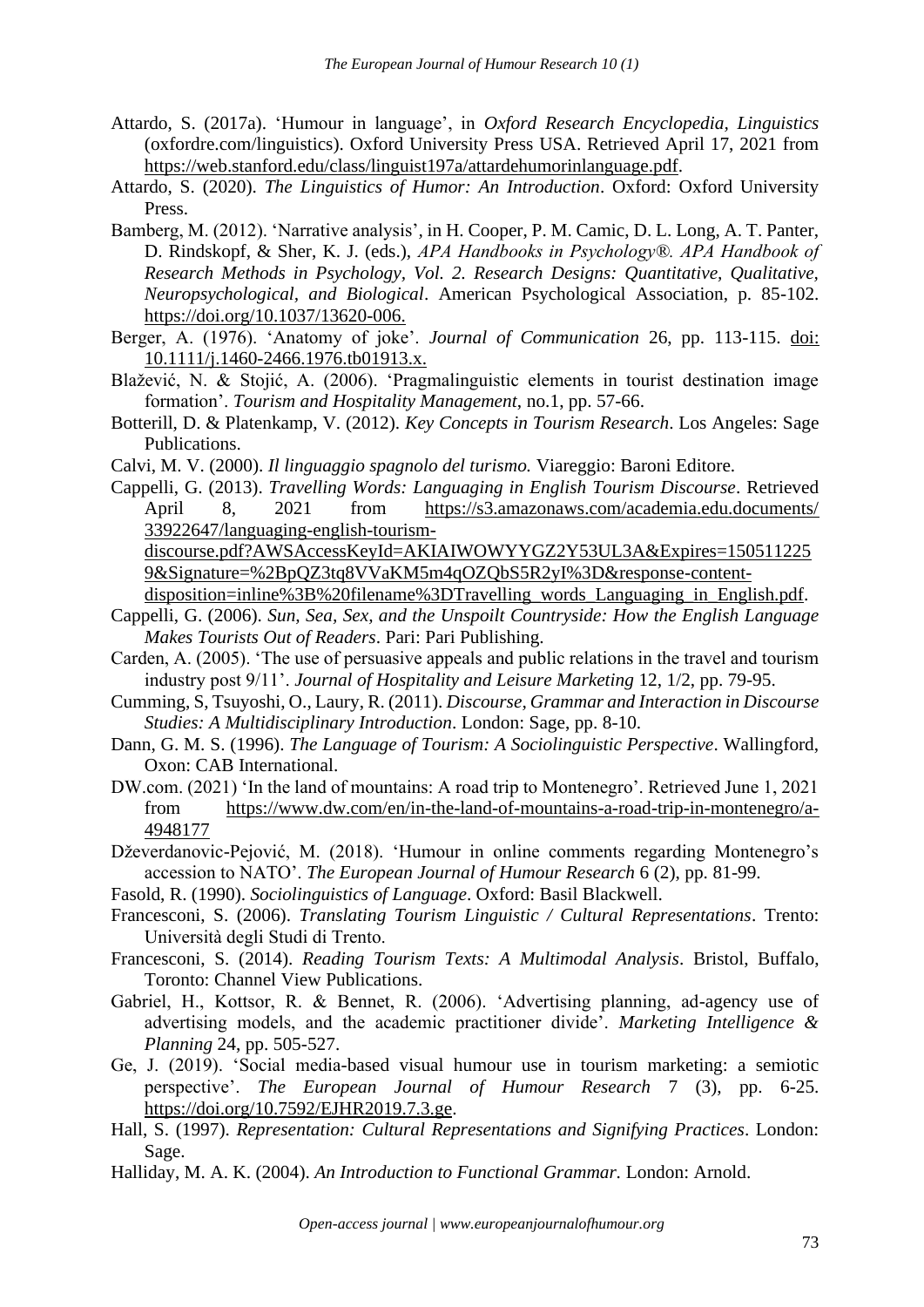Holloway, J. C. (2004). *Marketing for Tourism*. Harlow, Essex: Pearson Education Ltd.

- Holmes, J. (2000). 'Politeness, power, and provocation: How humor functions in the workplace'. *Discourse Studies* 2 (2), pp. 159-185.
- Jaworska, S. (2017). 'Metaphors we travel by: A corpus-assisted study of metaphors in promotional tourism discourse'. *Metaphor and Symbol* 3, pp. 161-177.
- Jaworska, S. (2016). 'A comparative corpus-assisted discourse study of the representations of hosts in promotional tourism discourse'. *Corpora* 11 (1), pp. 83-111.
- Jaworski, A. & Pritchard, A. (eds.) (2005). *Discourse, Communication and Tourism*. Clevedon: Cromwell Press.
- Jaworski, A. & Thurlow, C. (2015). 'Tourism discourse'. *The International Encyclopedia of Language and Social Interaction*, pp. 1-6.
- Jiang T., Li, H. & Hou, Y. (2019). 'Cultural differences in humor perception, usage, and implications'. *Frontiers in Psychology* 10: 123. doi: 10.3389/fpsyg.2019.00123.
- Kannan, R. & Tyagi, S. (2013). 'Use of language in advertisements'. *English for Specific Purposes World* (13 (37), pp. 1-10. Retrieved April 8, 2021 from [http://www.esp](http://www.esp-world.info/Articles_37/Kannan_Use_of_Language_in_Advertisements.pdf)[world.info/Articles\\_37/Kannan\\_Use\\_of\\_Language\\_in\\_Advertisements.pdf.](http://www.esp-world.info/Articles_37/Kannan_Use_of_Language_in_Advertisements.pdf)

Koncewicz-Dziduch, E. (2017). 'Sociocultural characteristics of Montenegrins – the negative message in positive jokes'. *The European Journal of Humour Research* 5 (2), pp. 71-79.

LonelyPlanet.com. Retrieved April 1, 2021 from https://www.lonelyplanet.com/montenegro.

- Luo, Q. & Zhong, D. (2015). 'Using social network analysis to explain communication characteristics of travel-related electronic word-of-mouth on social networking sites'. *Tourism Management* 46*,* pp. 274-282.
- Maci, S. (2012). 'Tourism as a specialised discourse: The case of normative guidelines in the European Union'. *Token: A Journal of English Linguistics* 1, pp. 37-58.
- MacCannel, D. (1989). *The Tourist: A New Theory of the Leisure Class.* New York: Schocken Books.
- Manca, E. (2016). *Persuasion in Tourism Discourse: Methodologies and Models*. Newcastle upon Tyne: Cambridge Scholars Publishing.
- Mayring, P. (2000). 'Qualitative content analysis'. *Forum Qualitative Sozialforschung / Forum: Qualitative Social Research* no. 2, Art. 20. Retrieved April 10, 2021 from [http://nbn](http://nbn-resolving.de/urn:nbn:de:0114-fqs0002204)[resolving.de/urn:nbn:de:0114-fqs0002204.](http://nbn-resolving.de/urn:nbn:de:0114-fqs0002204)
- Narangajavana, Y., Callarisa Fiol, L. J., Angel Moliner Tena, M., Rodriguez Artola, R. M. & Sanchez Garcia, J. (2017). 'The influence of social media in creating expectations. An empirical study for a tourist destination'. *Annals of Tourism Research* 65, pp. 60-70.
- Nelson, V. (2014). 'Representations of a destination brand in online tourism information sources: The case of Slovenia'. *Tourism, Culture & Communication* 14, pp. 41-52.
- Pabel, A. (2019). 'Editorial: humour and its use in tourism contexts'. *The European Journal of Humour Research* 7 (3), pp. 1-5.
- Pabel, A. & Pearce, P. L. (2019). 'Tourism and on-site humour: a perspective article'. *Tourism Review* 75 (1), pp. 65-68. doi[:10.1108/TR-07-2019-0287.](https://doi.org/10.1108/TR-07-2019-0287)
- Pabel, A. & Pearce, P. L. (2019). 'Humour in supplier-customer interactions: the views of Australian tourism operators'. *The European Journal of Humour Research* 7 (3), pp. 84- 100. doi: [10.7592/EJHR2019.7.3.pearce1.](https://doi.org/10.7592/EJHR2019.7.3.pearce1)
- Pabel, A. & Pearce, P. L. (2018). 'Selecting humour in tourism settings A guide for tourism operators'. *Tourism Management Perspective*s 25, pp. 64-70.
- Pabel, A. & Pearce, P. L. (2015). 'Highlighting the benefits of tourism humour: The views of tourists'. *Tourism Management Perspectives* 16, pp. 357-364.
- Pearce, P. L. & Pabel, A. (2015). *Tourism and Humour*. Bristol: Channel View Publications.